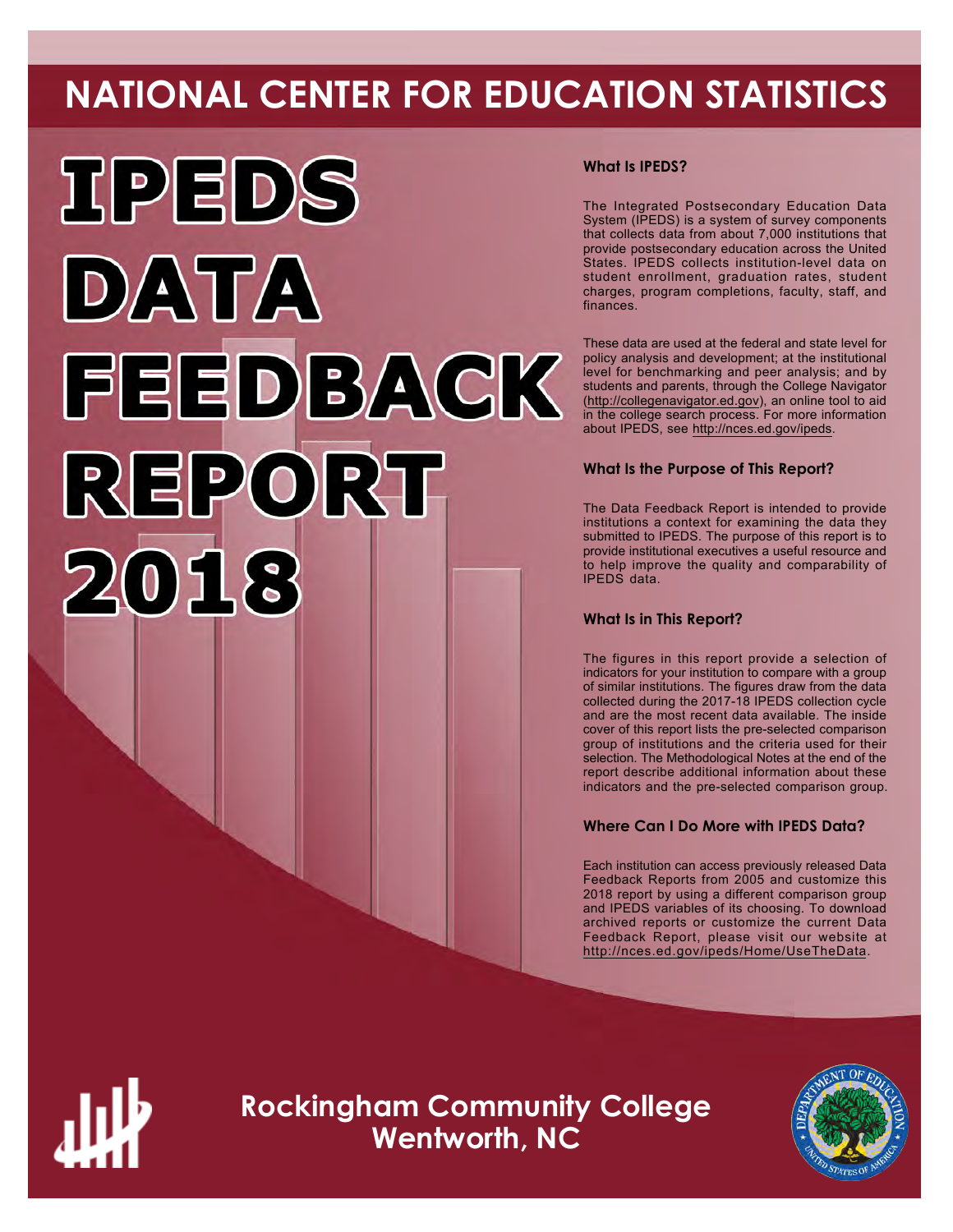# **COMPARISON GROUP**

Comparison group data are included to provide a context for interpreting your institution's statistics. If your institution did not define a custom comparison group for this report by July 13, 2018 NCES selected a comparison group for you. (In this case, the characteristics used to define the comparison group appears below.) The Customize Data Feedback Report functionality on the IPEDS Data Center at this provided link [\(http://nces.ed.gov/ipeds/datacenter/\)](http://nces.ed.gov/ipeds/datacenter/) can be used to reproduce the figures in this report using different peer groups.

Using some of your institution's characteristics, a group of comparison institutions was selected for you. The characteristics include Associate's Colleges: Mixed Transfer/Career & Technical-Mixed Traditional/Nontraditional, public and enrollment of a similar size. This comparison group includes the following 29 institutions:

- Beaufort County Community College (Washington, NC)
- Big Bend Community College (Moses Lake, WA)
- Black River Technical College (Pocahontas, AR)
- Colby Community College (Colby, KS)
- Columbia College (Sonora, CA)
- Dakota College at Bottineau (Bottineau, ND)
- Eastern Shore Community College (Melfa, VA)
- Edison State Community College (Piqua, OH)
- Garden City Community College (Garden City, KS) Glen Oaks Community College (Centreville, MI)
- Great Falls College Montana State University (Great Falls, MT)
- Manchester Community College (Manchester, NH)
- Mountain Empire Community College (Big Stone Gap, VA)
- New River Community and Technical College (Beaver, WV)
- North Central Missouri College (Trenton, MO)
- North Country Community College (Saranac Lake, NY)
- Northeast Texas Community College (Mount Pleasant, TX)
- Northeastern Junior College (Sterling, CO)
- Oregon Coast Community College (Newport, OR)
- Ozarka College (Melbourne, AR)
- Palo Verde College (Blythe, CA)
- Piedmont Community College (Roxboro, NC)
- Robeson Community College (Lumberton, NC)
- Southeastern Community College (West Burlington, IA)
- West Hills College-Coalinga (Coalinga, CA)
- West Shore Community College (Scottville, MI)
- West Virginia Northern Community College (Wheeling, WV)
- Western Piedmont Community College (Morganton, NC)
- Zane State College (Zanesville, OH)

### **The figures in this report have been organized and ordered into the following topic areas:**

| 1) Admissions (only for non-open-admissions schools) | [No charts applicable]                     |                   |
|------------------------------------------------------|--------------------------------------------|-------------------|
| 2) Student Enrollment                                | Fig. 1 and 2                               | Pg. 3             |
| 3) Awards                                            | Fig. 3                                     | Pg.3              |
| 4) Charges and Net Price                             | Fig. 4 and $5$                             | Pg. 4             |
| 5) Student Financial Aid                             | Fig. 6, 7, 8 and 9                         | Pg. 4 and 5       |
| 6) Military Benefits*                                | [No charts applicable]                     |                   |
| 7) Retention and Graduation Rates                    | Fig. 10, 11, 12, 13, 14, 15, 16, 17 and 18 | Pq. 5, 6, 7 and 8 |
| 8) Finance                                           | Fig. 19 and 20                             | Pg. 9             |
| 9) Staff                                             | Fig. 21 and 22                             | Pg. 9             |
| 10) Libraries                                        | Fig. 23 and 24                             | Pg. 10            |
|                                                      |                                            |                   |

\*These figures only appear in customized Data Feedback Reports (DFR), which are available through Use the Data portal on the IPEDS website.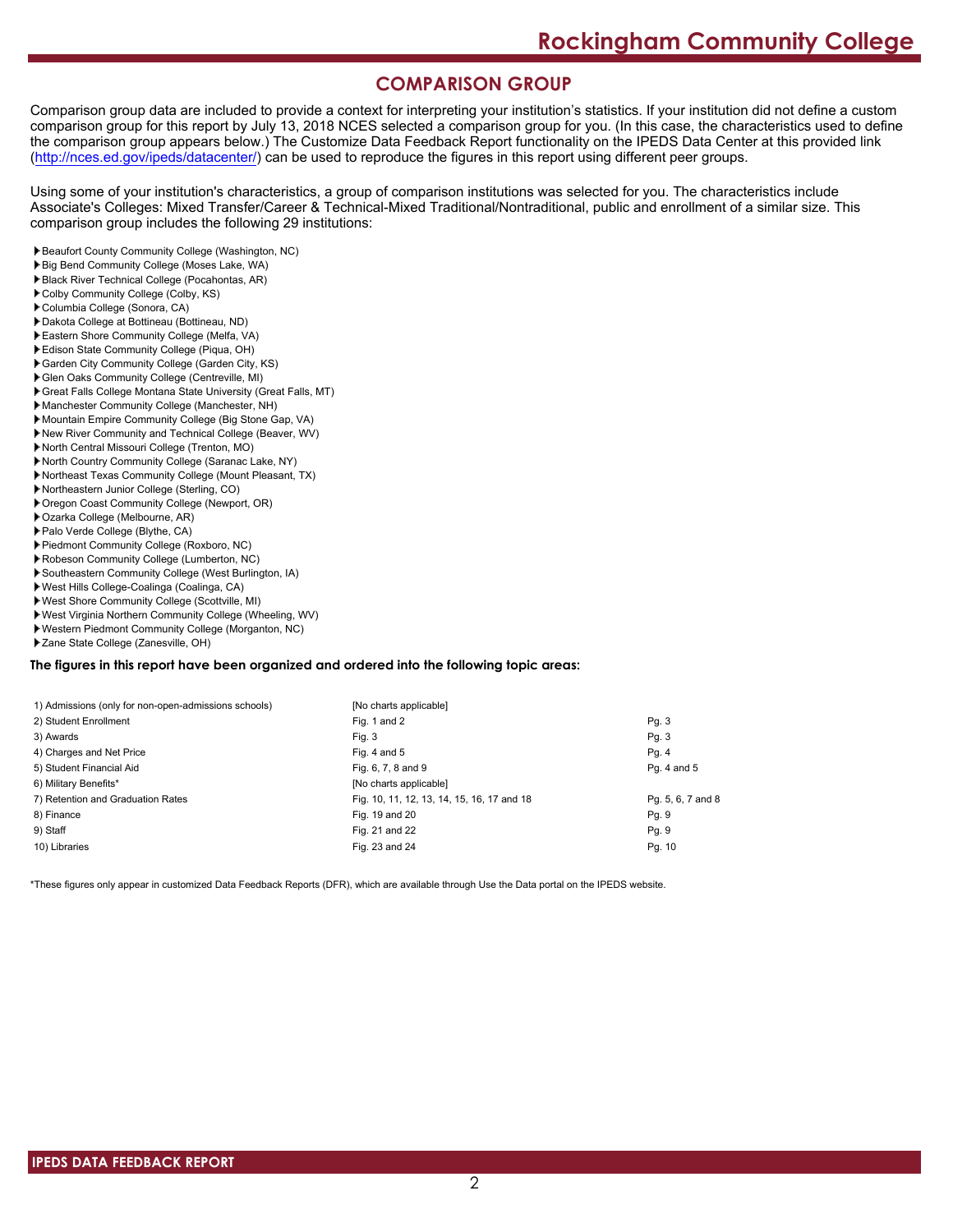



NOTE: For more information about disaggregation of data by race and ethnicity, see the Methodological Notes. Median values for the comparison group will not add to 100%. See "Use of Median Values for Comparison Group" for how median values are determined. N is the number of institutions in the comparison group. SOURCE: U.S. Department of Education, National Center for Education Statistics, Integrated Postsecondary Education Data System (IPEDS): Spring 2018, Fall Enrollment component.

#### **Figure 2. Unduplicated 12-month headcount (2016-17), total FTE enrollment (2016-17), and full- and part-time fall enrollment (Fall 2017)**

## **Figure 3. Number of subbaccalaureate degrees and certificates awarded, by level: 2016-17**



NOTE: For details on calculating full-time equivalent (FTE) enrollment, see Calculating FTE in the Methodological Notes. N is the number of institutions in the comparison group. SOURCE: U.S. Department of Education, National Center for Education Statistics, Integrated Postsecondary Education Data System (IPEDS): Fall 2017, 12-month Enrollment component and Spring 2018, Fall Enrollment component.



NOTE: N is the number of institutions in the comparison group.

SOURCE: U.S. Department of Education, National Center for Education Statistics, Integrated Postsecondary Education Data System (IPEDS): Fall 2017, Completions component.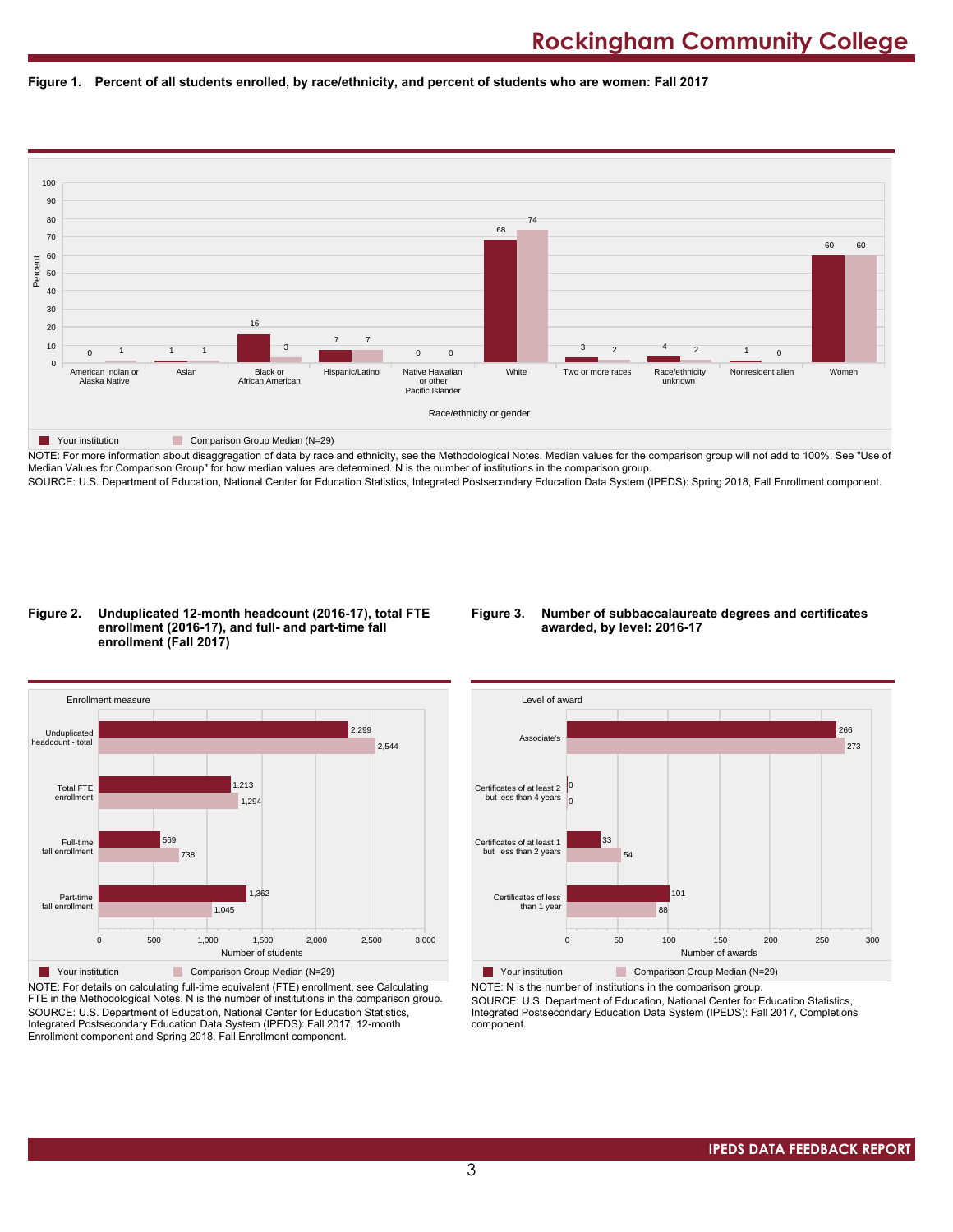**Figure 4. Academic year tuition and required fees for full-time, first-time degree/certificate-seeking undergraduates: 2014-15 to 2017-18**



NOTE: The tuition and required fees shown here are the lowest reported from the categories of in-district, in-state, and out-of-state. N is the number of institutions in the comparison group.

SOURCE: U.S. Department of Education, National Center for Education Statistics, Integrated Postsecondary Education Data System (IPEDS): Fall 2017, Institutional Characteristics component.

**Figure 6. Percent of full-time, first-time degree/certificate-seeking undergraduate students who were awarded grant or scholarship aid from the federal government, state/local government, or the institution, or loans, by type of aid: 2016-17**



NOTE: Any grant aid above includes grant or scholarship aid awarded from the federal government, state/local government, or the institution. Federal grants includes Pell grants and other federal grants. Any loans includes federal loans and other loans awarded to students. For details on how students are counted for financial aid reporting, see Cohort Determination in the Methodological Notes. N is the number of institutions in the comparison group.

SOURCE: U.S. Department of Education, National Center for Education Statistics, Integrated Postsecondary Education Data System (IPEDS): Winter 2017-18, Student Financial Aid component.





NOTE: Average net price is for full-time, first-time degree/certificate-seeking undergraduate students and is generated by subtracting the average amount of federal, state/local government, and institutional grant and scholarship awarded aid from the total cost of attendance. Total cost of attendance is the sum of published tuition and required fees, books and supplies, and the average room and board and other expenses. For details, see the Methodological Notes. N is the number of institutions in the comparison group.

SOURCE: U.S. Department of Education, National Center for Education Statistics, Integrated Postsecondary Education Data System (IPEDS): Fall 2017, Institutional Characteristics component and Winter 2017-18, Student Financial Aid component.





**The Your institution Comparison Group Median** 

NOTE: Any grant aid above includes grant or scholarship aid awarded from the federal government, state/local government, or the institution. Federal grants includes Pell grants and other federal grants. Any loans includes federal loans and other loans awarded to students. Average amounts of aid were calculated by dividing the total aid awarded by the total number of recipients in each institution. N is the number of institutions in the comparison group.

SOURCE: U.S. Department of Education, National Center for Education Statistics, Integrated Postsecondary Education Data System (IPEDS): Winter 2017-18, Student Financial Aid component.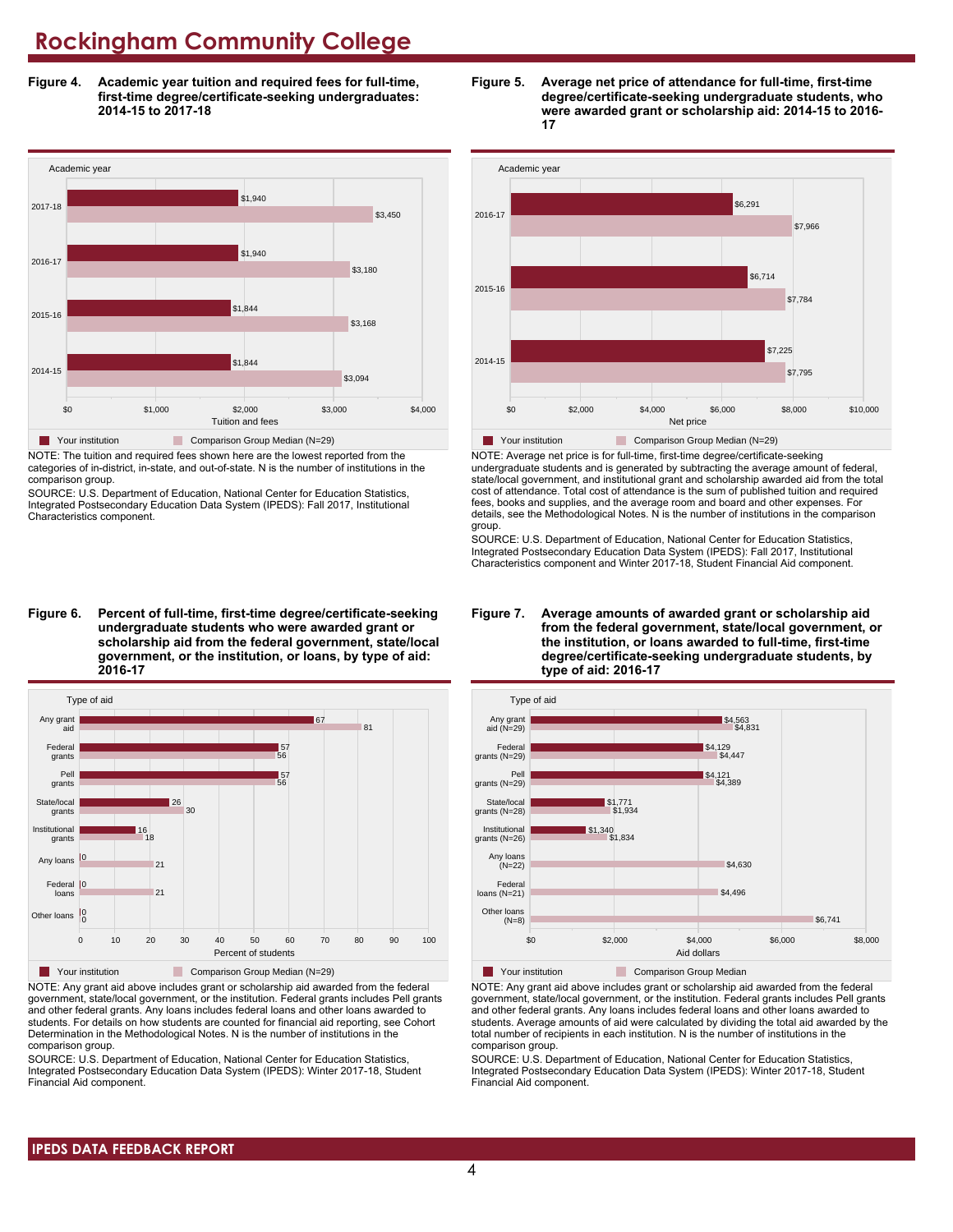**Figure 8. Percent of all undergraduates awarded aid, by type of aid: 2016-17**

**Figure 9. Average amount of aid awarded to all undergraduates, by type of aid: 2016-17**



NOTE: Any grant aid above includes grant or scholarship aid awarded from the federal government, state/local government, the institution, or other sources. Federal loans includes only federal loans awarded to students. N is the number of institutions in the comparison group.

SOURCE: U.S. Department of Education, National Center for Education Statistics, Integrated Postsecondary Education Data System (IPEDS): Winter 2017-18, Student Financial Aid component.



NOTE: Any grant aid above includes grant or scholarship aid from the federal government, state/local government, the institution, or other sources. Federal loans includes federal loans to students. Average amounts of aid were calculated by dividing the total aid awarded by the total number of recipients in each institution. N is the number of institutions in the comparison group.

SOURCE: U.S. Department of Education, National Center for Education Statistics, Integrated Postsecondary Education Data System (IPEDS): Winter 2017-18, Student Financial Aid component.

#### **Figure 10. Retention rates of full-time, first-time degree/certificate seeking students: Fall 2016 cohort**



NOTE: Retention rates are measured from the fall of first enrollment to the following fall. Academic reporting institutions report retention data as of the institution's official fall reporting date or as of October 15, 2016. Program reporters determine the cohort with enrollment any time between August 1-October 31, 2016 and retention based on August 1, 2017. For more details, see the Methodological Notes. N is the number of institutions in the comparison group.

SOURCE: U.S. Department of Education, National Center for Education Statistics, Integrated Postsecondary Education Data System (IPEDS): Spring 2018, Fall Enrollment component.

#### **Figure 11. Graduation and transfer-out rates of full-time, first-time degree/certificate-seeking undergraduates within 150% of normal time to program completion: 2014 cohort**



NOTE: Graduation rate cohort includes all full-time, first-time degree/certificate-seeking undergraduate students. Graduation and transfer-out rates are the Student Right-to-Know rates. Only institutions with mission to prepare students to transfer are required to report transfer out. For more details, see the Methodological Notes. N is the number of institutions in the comparison group.

SOURCE: U.S. Department of Education, National Center for Education Statistics, Integrated Postsecondary Education Data System (IPEDS): Winter 2017-18, Graduation Rates component.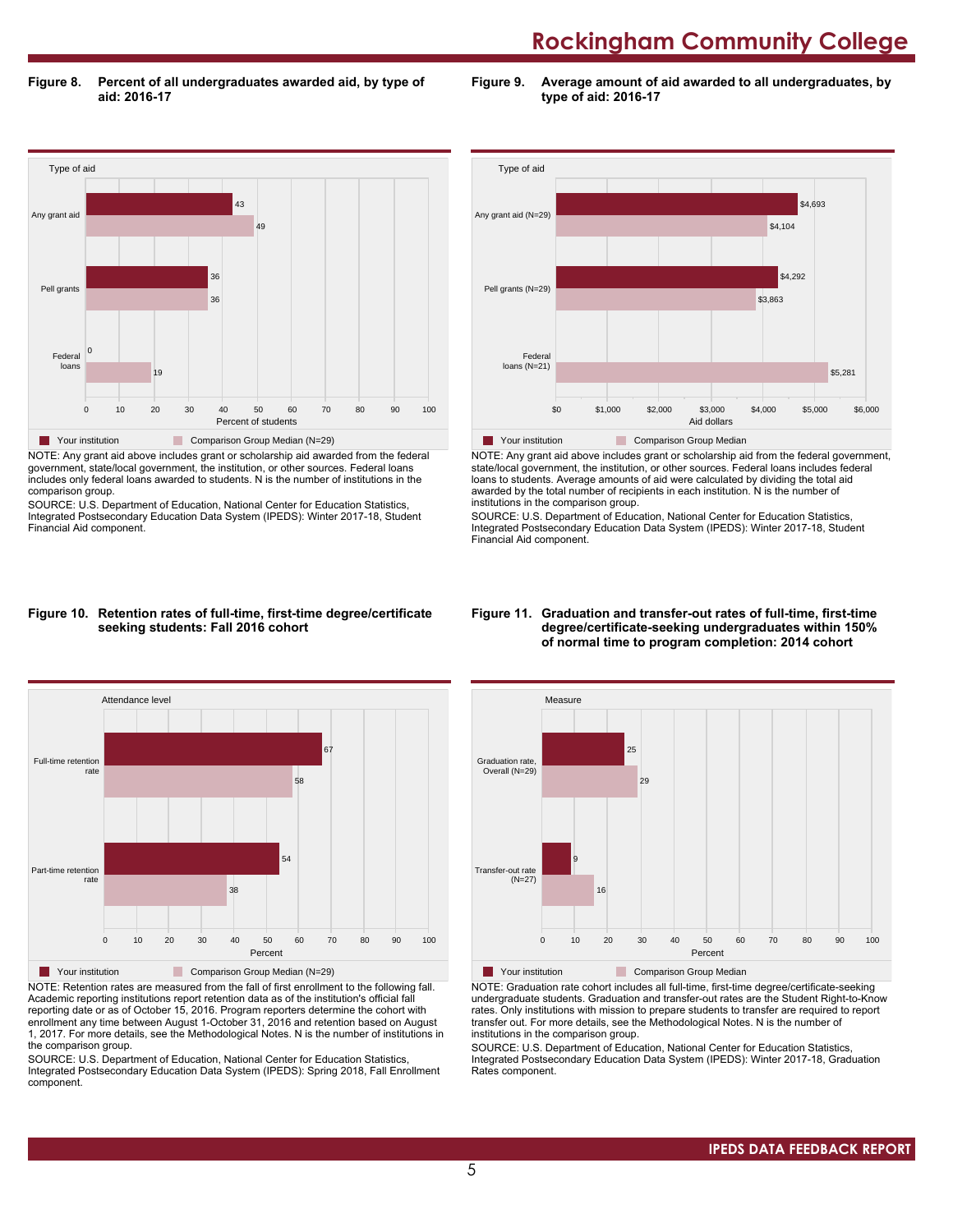**Figure 12. Graduation rates of full-time, first-time degree/certificate-seeking undergraduates within 150% of normal time to program completion, by race/ethnicity: 2014 cohort**



NOTE: For more information about disaggregation of data by race and ethnicity, see the Methodological Notes. The graduation rates are the Student Right-to-Know (SRK) rates. Median values for the comparison group will not add to 100%. N is the number of institutions in the comparison group.

SOURCE: U.S. Department of Education, National Center for Education Statistics, Integrated Postsecondary Education Data System (IPEDS): Winter 2017-18, Graduation Rates component.

#### **Figure 13. Graduation rates of full-time, first-time degree/certificateseeking undergraduates within 150% of normal time to program completion, by financial aid type: 2014 cohort**

#### **Figure 14. Graduation rates of full-time, first-time degree/certificateseeking undergraduates within normal time, and 150% and 200% of normal time to completion: 2013 cohort**



NOTE: Graduation rate cohort includes all full-time, first-time degree/certificate-seeking undergraduate students. Data were collected on those students, who at entry of the cohort, were awarded a Pell Grant and students who were awarded a Subsidized Stafford loan, but did not receive a Pell Grant. Graduation rates are the Student Right-to-Know rates. Only institutions with mission to prepare students to transfer are required to report transfer out. For more details, see the Methodological Notes. N is the number of institutions in the comparison group.

SOURCE: U.S. Department of Education, National Center for Education Statistics, Integrated Postsecondary Education Data System (IPEDS): Winter 2017-18, Graduation Rates component.



**Your institution** Comparison Group Median (N=29) NOTE: The 150% graduation rate is the Student Right-to-Know (SRK) rates; the Normal time and 200% rates are calculated using the same methodology. For details, see the Methodological Notes. N is the number of institutions in the comparison group. SOURCE: U.S. Department of Education, National Center for Education Statistics, Integrated Postsecondary Education Data System (IPEDS): Winter 2017-18, 200% Graduation Rates component.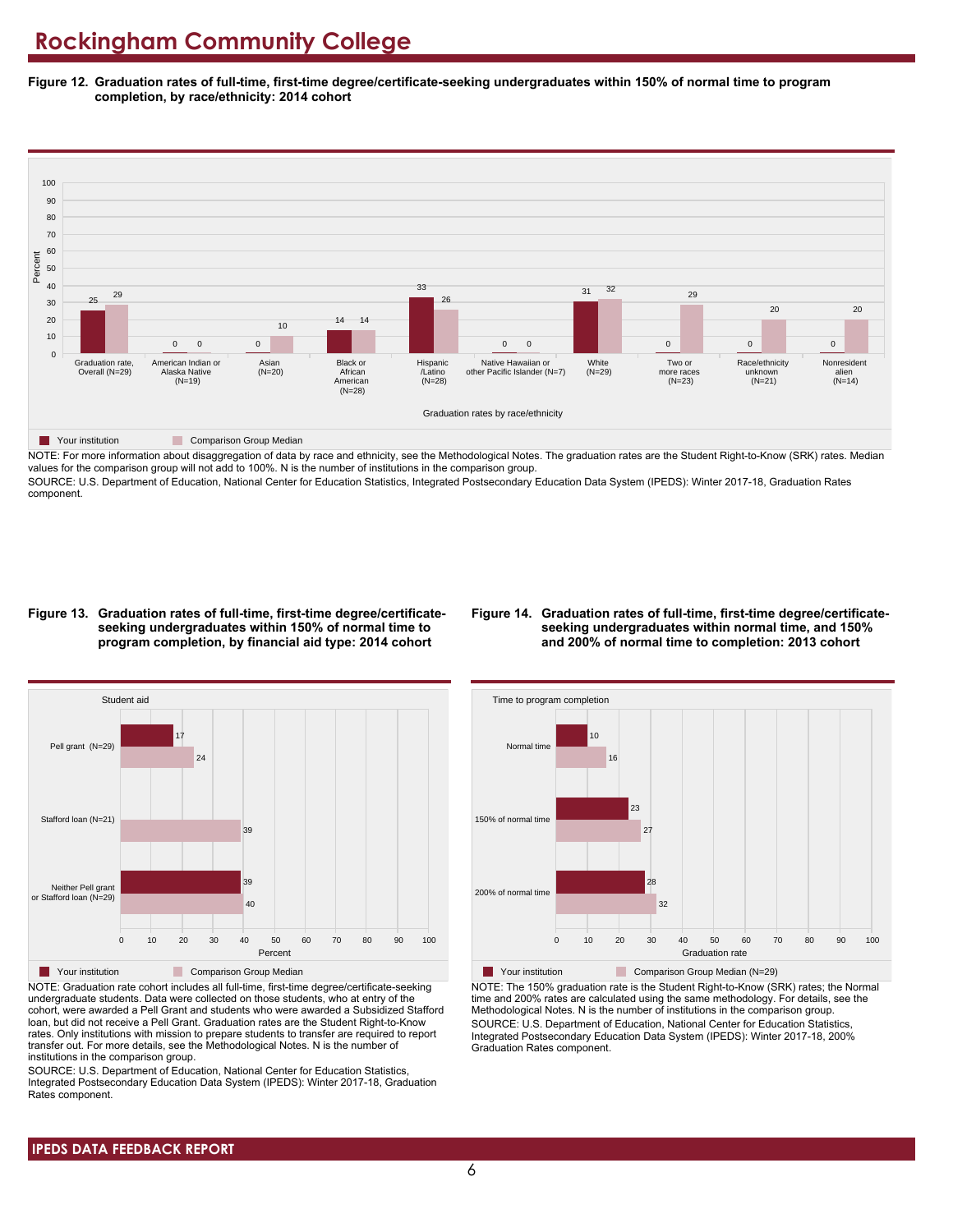#### **Figure 15. Award and enrollment rates of first-time, full-time, degree/certificate-seeking undergraduates after 8 years of entry, by Pell status, 2009-10 cohort**



NOTE: Award measures are based on the highest award received after 8 years of entry and enrollment measures are based on student who did not received an award after 8 years of entry. Student cohorts (i.e., First-time, full-time; First-time, part-time; Non-first-time, full-time; and Non-first-time, part-time) are degree/certificate-seeking undergraduate students who entered the institution between July 1, 2009-June 30, 2010. Pell recipients are students with demonstrated financial need. For more details, see the Methodological Notes. N is the number of institutions in the comparison group.

SOURCE: U.S. Department of Education, National Center for Education Statistics, Integrated Postsecondary Education Data System (IPEDS): Winter 2017-18, Outcome Measures component.

#### **Figure 16. Award and enrollment rates of first-time, part-time, degree/certificate-seeking undergraduates after 8 years of entry, by Pell status, 2009-10 cohort**



NOTE: Award measures are based on the highest award received after 8 years of entry and enrollment measures are based on student who did not received an award after 8 years of entry. Student cohorts (i.e., First-time, full-time; First-time, part-time; Non-first-time, full-time; and Non-first-time, part-time) are degree/certificate-seeking undergraduate students who entered the institution between July 1, 2009-June 30, 2010. Pell recipients are students with demonstrated financial need. For more details, see the Methodological Notes. N is the number of institutions in the comparison group.

SOURCE: U.S. Department of Education, National Center for Education Statistics, Integrated Postsecondary Education Data System (IPEDS): Winter 2017-18, Outcome Measures component.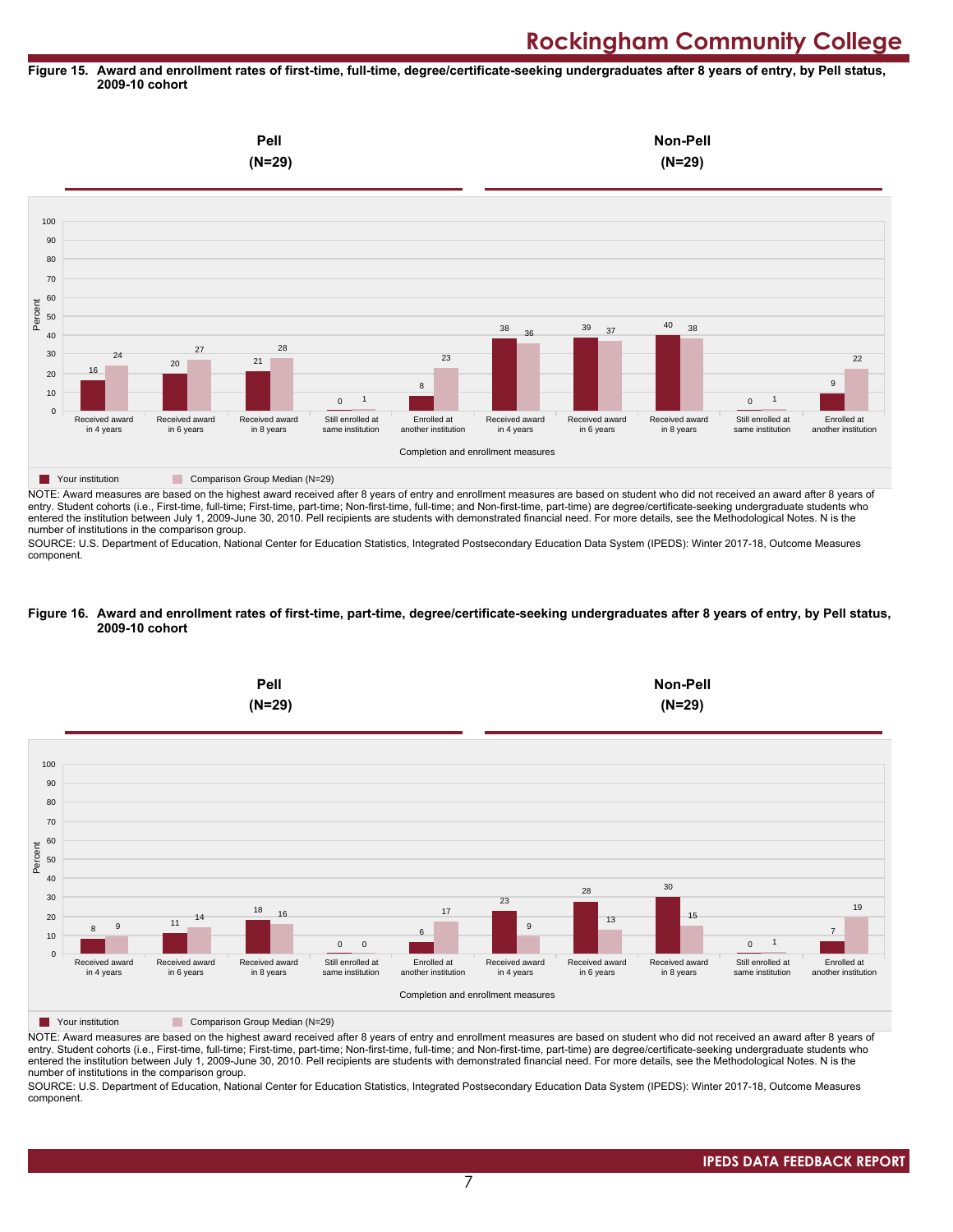**Figure 17. Award and enrollment rates of non-first-time, full-time, degree/certificate-seeking undergraduates after 8 years of entry, by Pell status, 2009-10 cohort**



NOTE: Award measures are based on the highest award received after 8 years of entry and enrollment measures are based on student who did not received an award after 8 years of entry. Student cohorts (i.e., First-time, full-time; First-time, part-time; Non-first-time, full-time; and Non-first-time, part-time) are degree/certificate-seeking undergraduate students who entered the institution between July 1, 2009-June 30, 2010. Pell recipients are students with demonstrated financial need. For more details, see the Methodological Notes. N is the number of institutions in the comparison group.

SOURCE: U.S. Department of Education, National Center for Education Statistics, Integrated Postsecondary Education Data System (IPEDS): Winter 2017-18, Outcome Measures component.

#### **Figure 18. Award and enrollment rates of non-first-time, part-time, degree/certificate-seeking undergraduates after 8 years of entry, by Pell status, 2009-10 cohort**



NOTE: Award measures are based on the highest award received after 8 years of entry and enrollment measures are based on student who did not received an award after 8 years of entry. Student cohorts (i.e., First-time, full-time; First-time, part-time; Non-first-time, full-time; and Non-first-time, part-time) are degree/certificate-seeking undergraduate students who entered the institution between July 1, 2009-June 30, 2010. Pell recipients are students with demonstrated financial need. For more details, see the Methodological Notes. N is the number of institutions in the comparison group.

SOURCE: U.S. Department of Education, National Center for Education Statistics, Integrated Postsecondary Education Data System (IPEDS): Winter 2017-18, Outcome Measures component.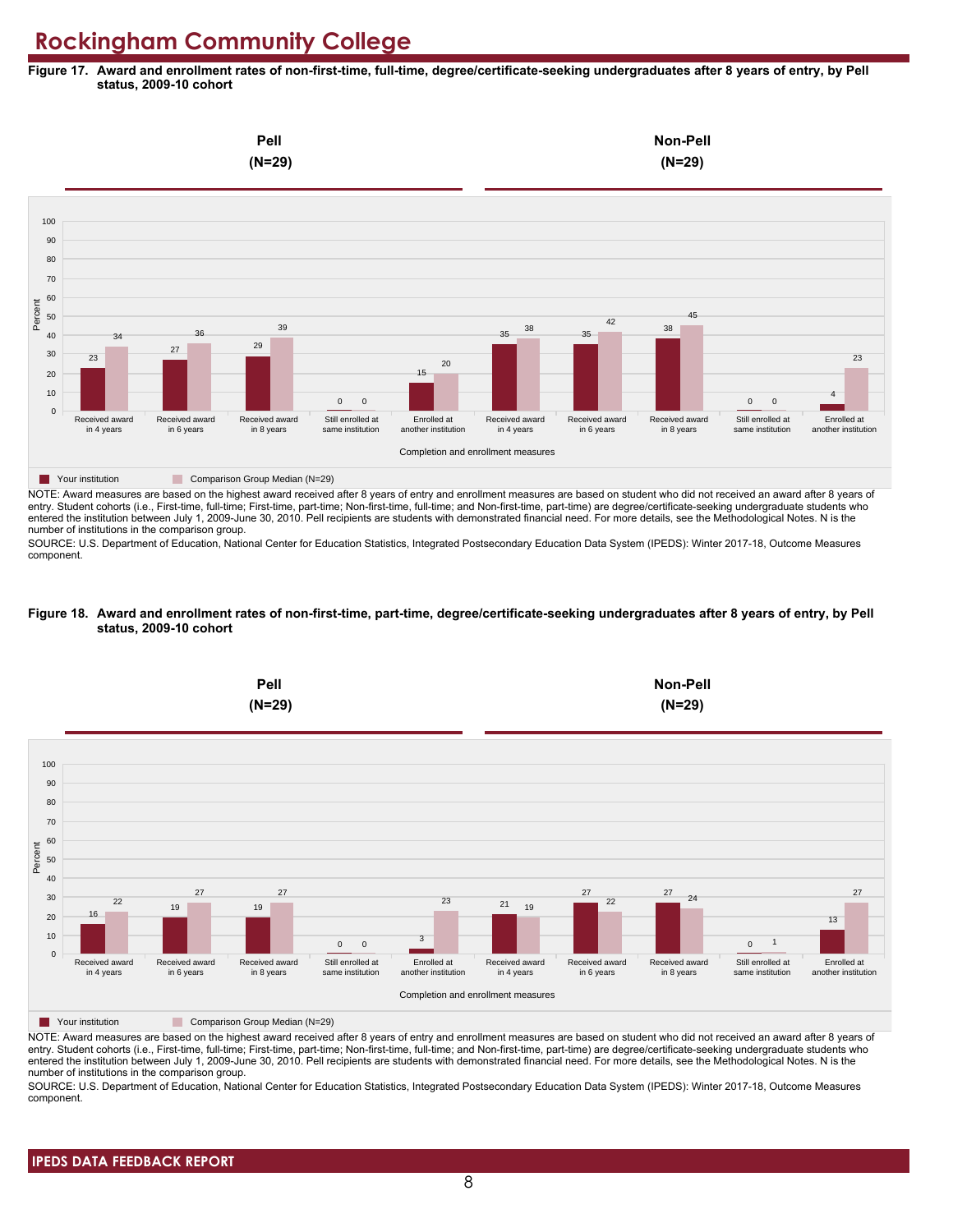**Rockingham Community College** 

**Figure 19. Percent distribution of core revenues, by source: Fiscal year 2017**

**Figure 20. Core expenses per FTE enrollment, by function: Fiscal year 2017**



NOTE: The comparison group median is based on those members of the comparison group that report finance data using the same accounting standards as the comparison institution. For more information, see the Methodological Notes. N is the number of institutions in the comparison group.

SOURCE: U.S. Department of Education, National Center for Education Statistics, Integrated Postsecondary Education Data System (IPEDS): Spring 2018, Finance component.



NOTE: Expenses per full-time equivalent (FTE) enrollment, particularly instruction, may be inflated because finance data includes all core expenses while FTE reflects credit activity only. For details on calculating FTE enrollment and a detailed definition of core expenses, see the Methodological Notes. N is the number of institutions in the comparison group. SOURCE: U.S. Department of Education, National Center for Education Statistics, Integrated Postsecondary Education Data System (IPEDS): Fall 2017, 12-month Enrollment component and Spring 2018, Finance component.

#### **Figure 21. Full-time equivalent staff, by occupational category: Fall 2017**



NOTE: Graduate assistants are not included. For calculation details, see the Methodological Notes. N is the number of institutions in the comparison group. SOURCE: U.S. Department of Education, National Center for Education Statistics, Integrated Postsecondary Education Data System (IPEDS): Spring 2018, Human Resources component.

#### **Figure 22. Average salaries of full-time instructional non-medical staff equated to 9-months worked, by academic rank: Academic year 2017-18**



NOTE: See Methodology Notes for more details on average salary. N is the number of institutions in the comparison group. Medians are not reported for comparison groups with less than three values.

SOURCE: U.S. Department of Education, National Center for Education Statistics, Integrated Postsecondary Education Data System (IPEDS): Spring 2018, Human Resources component.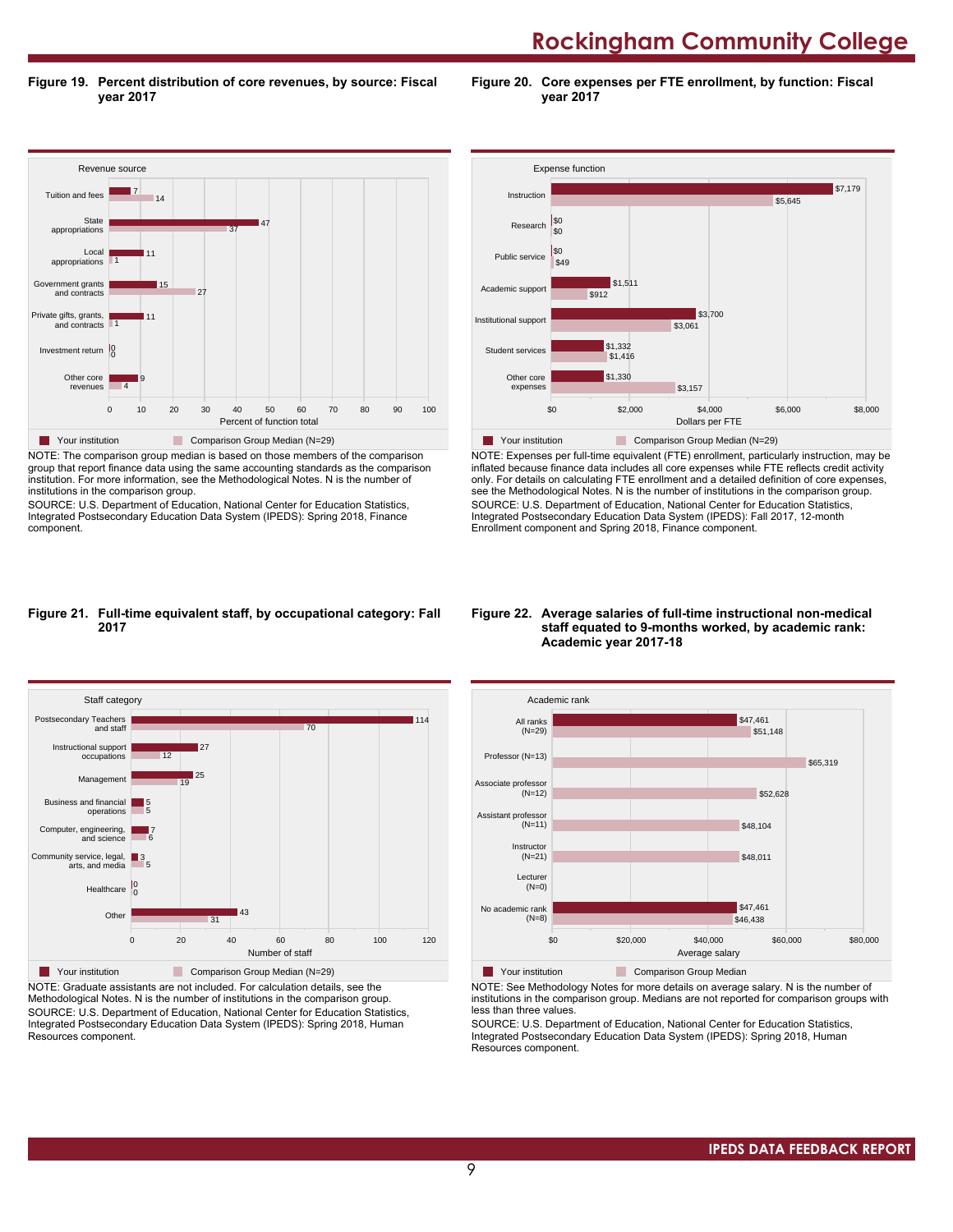**Figure 23. Percent distribution of library collection, by material type: Fiscal Year 2017**

### **Figure 24. Percent distribution of library expenses, by function: Fiscal Year 2017**



NOTE: N is the number of institutions in the comparison group. SOURCE: U.S. Department of Education, National Center for Education Statistics, Integrated Postsecondary Education Data System (IPEDS): Spring 2018, Academic Libraries component.



SOURCE: U.S. Department of Education, National Center for Education Statistics, Integrated Postsecondary Education Data System (IPEDS): Spring 2018, Academic Libraries component.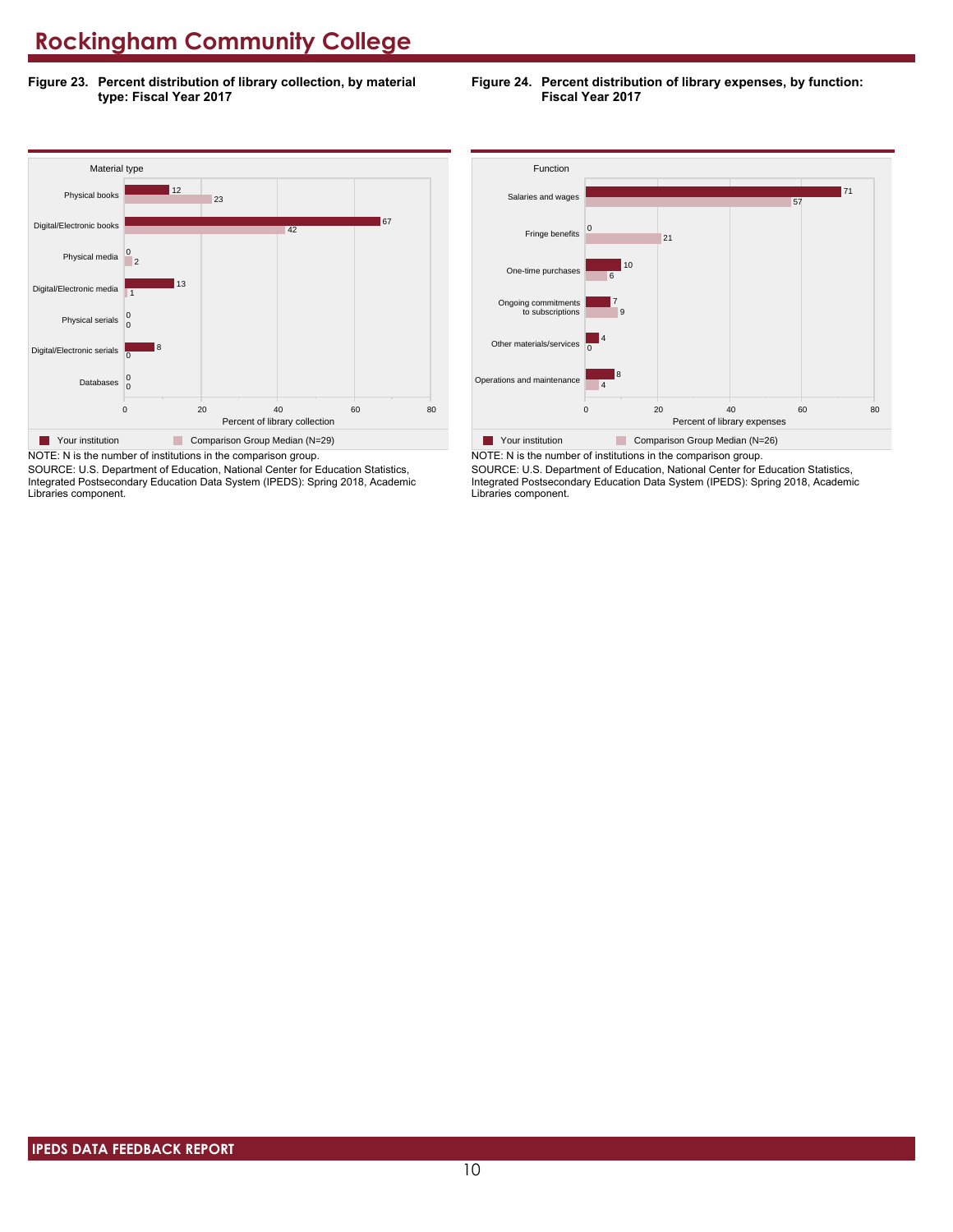# **METHODOLOGICAL NOTES**

## **Overview**

This report is based on data supplied by institutions to IPEDS during 2017-18 data collection year. Response rates exceeded 99% for most surveys. IPEDS First Look reports at <http://nces.ed.gov/pubsearch/getpubcats.asp?sid=010> provide some information on aggregate institutional responses.

# **Use of Median Values for Comparison Group**

This report compares your institution's data to the median value for the comparison group for each statistic shown in the figure. If more than one statistic is present in a figure, the median values are determined separately for each indicator or statistic. Medians are not displayed for comparison groups with fewer than three values. Where percentage distributions are presented, median values may not add to 100%. To access all the data used to create the figures included in this report, go to 'Use the Data' portal on the IPEDS website at this provided link (<http://nces.ed.gov/ipeds>).

# **Missing Statistics**

If a statistic is not reported for your institution, the omission indicates that the statistic is not relevant to your institution and the data were not collected. Not all notes may be applicable to your report.

# **Use of Imputed Data**

All IPEDS data are subject to imputation for total (institutional) and partial (item) nonresponse. If necessary, imputed values were used to prepare your report.

# **Data Confidentiality**

IPEDS data are not collected under a pledge of confidentiality.

# **Disaggregation of Data by Race/Ethnicity**

When applicable, some statistics are disaggregated by race/ethnicity. Data disaggregated by race/ethnicity have been reported using the 1997 Office of Management and Budget categories. Detailed information about the race/ethnicity categories can be found at <https://nces.ed.gov/ipeds/Section/Resources>.

### **Cohort Determination for Reporting Student Financial Aid, Graduation Rates, and Outcome Measures**

Student cohorts for reporting Student Financial Aid and Graduation Rates data are based on the reporting type of the institution. For institutions that report based on an academic year (those operating on standard academic terms), student counts and cohorts are based on fall term data. Student counts and cohorts for program reporters (those that do not operate on standard academic terms) are based on unduplicated counts of students enrolled during a full 12-month period.

Student cohorts for reporting Outcome Measures are based on a full-year cohort from July 1-June 30 for all degree-granting institutions.

# **DESCRIPTION OF STATISTICS USED IN THE FIGURES**

### **Admissions (only for non-open-admissions schools)**

### *Admissions and Test Score Data*

Admissions and test score data are presented only for institutions that do not have an open admission policy, and apply to first-time, degree/certificate-seeking undergraduate students only. Applicants include only those students who fulfilled all requirements for consideration for admission and who were notified of one of the following actions: admission, non-admission, placement on a wait list, or application withdrawn (by applicant or institution). Admitted applicants (admissions) include wait-listed students who were subsequently offered admission. Early decision, early action, and students who began studies during the summer prior to the fall reporting period are included. For customized Data Feedback Reports, test scores are presented only if scores are required for admission.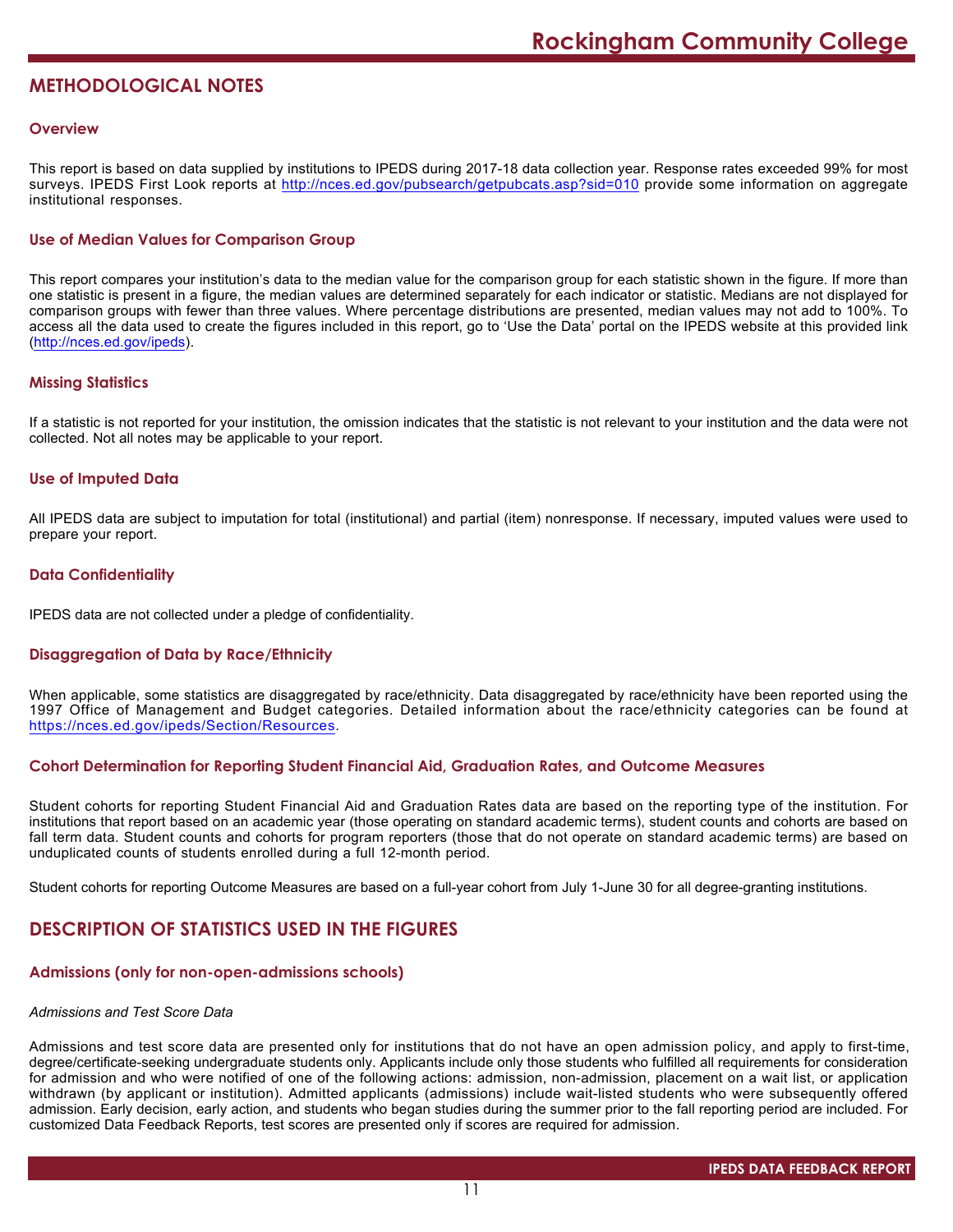# **Student Enrollment**

# *FTE Enrollment*

The full-time equivalent (FTE) enrollment used in this report is the sum of the institution's FTE undergraduate enrollment and FTE graduate enrollment (as calculated from or reported on the 12-month Enrollment component). Undergraduate and graduate FTE are estimated using 12-month instructional activity (credit and/or contact hours). See "Calculation of FTE Students (using instructional activity)" in the IPEDS Glossary at <https://surveys.nces.ed.gov/ipeds/VisGlossaryAll.aspx>.

# *Total Entering Undergraduate Students*

Total entering students are students at the undergraduate level, both full- and part-time, new to the institution in the fall term (or the prior summer term who returned in the fall). This includes all first-time undergraduate students, students transferring into the institution at the undergraduate level, and non-degree/certificate-seeking undergraduates entering in the fall. Only degree-granting, academic year reporting institutions provide total entering student data.

# **Charges and Net Price**

## *Average Institutional Net Price*

Average net price is calculated for full-time, first-time degree/certificate-seeking undergraduates who were awarded grant or scholarship aid from the federal government, state/local government, or the institution anytime during the full aid year. For public institutions, this includes only students who paid the in-state or in-district tuition rate. Other sources of grant aid are excluded. Average net price is generated by subtracting the average amount of federal, state/local government, and institutional grant and scholarship aid from the total cost of attendance. Total cost of attendance is the sum of published tuition and required fees, books and supplies, and the average room and board and other expenses.

For the purpose of the IPEDS reporting, aid awarded refers to financial aid that was awarded to, and accepted by, a student. This amount may differ from the aid amount that is disbursed to a student.

# **Retention, Graduation Rates, and Outcome Measures**

### *Retention Rates*

Retention rates are measures at which students persist in their educational program at an institution, expressed as a percentage. For fouryear institutions, this is the percentage of first-time bachelors (or equivalent) degree-seeking undergraduates from the previous fall who are again enrolled in the current fall. For all other institutions this is the percentage of first-time degree/certificate-seeking students from the previous fall who either re-enrolled or successfully completed their program by the current fall. The full-time retention rate is calculated using the percentage of full-time, first-time degree/certificate-seeking undergraduates, while the part-time rate is calculated using the percentage of part-time, first-time degree/certificate-seeking undergraduates.

# *Graduation Rates and Transfer-out Rate*

Graduation rates are those developed to satisfy the requirements of the Student Right-to-Know Act and Higher Education Act, as amended, and are defined as the total number of individuals from a given cohort of full-time, first-time degree/certificate-seeking undergraduates who completed a degree or certificate within a given percent of normal time to complete all requirements of the degree or certificate program; divided by the total number of students in the cohort of full-time, first-time degree/certificate-seeking undergraduates minus any allowable exclusions. Institutions are permitted to exclude from the cohort students who died or were totally and permanently disabled; those who left school to serve in the armed forces or were called up to active duty; those who left to serve with a foreign aid service of the federal government, such as the Peace Corps; and those who left to serve on an official church mission.

A further extension of the traditional Graduation Rates (GR) component which carries forward 100% and 150% graduation rates data previously reported in the GR component is the Graduation Rates 200% (GR200) component, which request information on any additional completers and exclusions from the cohort between 151% and 200% normal time for students to complete all requirements of their program of study.

Transfer-out rate is the total number of students from the cohort who are known to have transferred out of the reporting institution (without earning a degree/award) and subsequently re-enrolled at another institution within the same time period; divided by the same adjusted cohort (initial cohort minus allowable exclusions) as described above. Only institutions with a mission that includes providing substantial preparation for students to enroll in another eligible institution are required to report transfers out.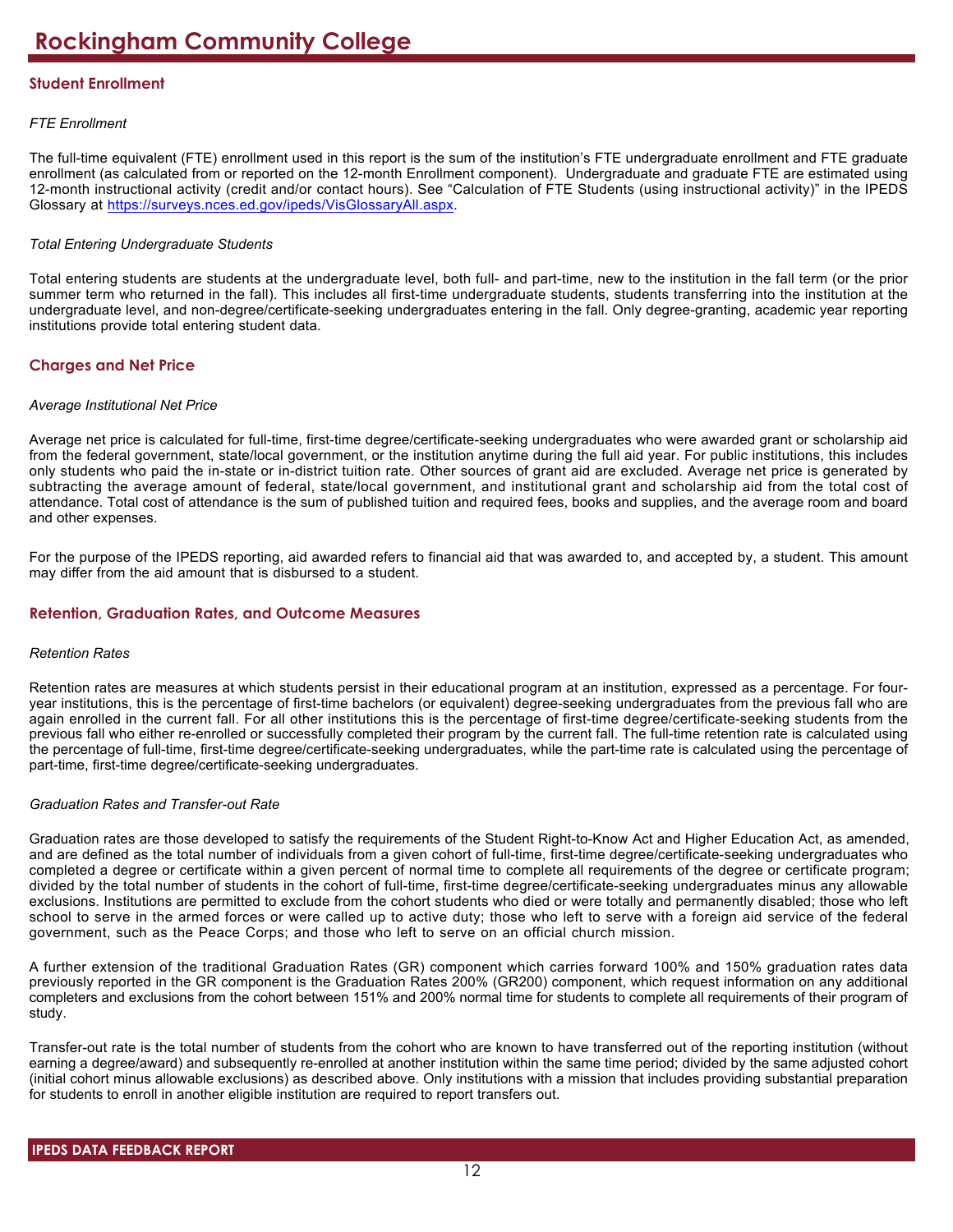#### *Outcome Measures Data*

Alternative measures of student success are reported by degree-granting institutions to describe the outcomes of four degree/certificateseeking undergraduate student groups: Full-time, first-time (FTFT); Part-time, first-time (PTFT); Full-time, non-first-time (FTNFT); and Parttime, non-first-time (PTNFT). Additionally, each of the four cohorts collects data on two subcohorts: Pell grant recipients and non-Pell grant recipients. These measures provide the 4-year, 6-year, and 8-year award rates (or completions rates) after entering an institution. NCES calculates award rates by dividing a cohort's or subcohort's adjusted cohort into the number of total awards at 4-year, 6-year, and 8-year status points.

The initial cohort can be revised and take allowable exclusions resulting in an adjusted cohort. Institutions are permitted to exclude from the initial cohort the following: 1) students who died or were totally and permanently disabled; 2) those who left school to serve in the armed forces or were called up to active duty; 3) those who left to serve with a foreign aid service of the federal government, such as the Peace Corps; and 4) those who left to serve on an office church mission.

The highest award and the type of award (i.e., certificate, Associate's, or Bachelor's) are reported at each status point. For students who did not earn an undergraduate award after 8-years of entry, the enrollment statuses are reported as either still enrolled at the institution, or subsequently transferred out of the institution. Unlike the Graduation Rates data, all institutions must report on a full-year cohort (students entering July 1 of one year to June 30 to the next) and on their transfer out students, regardless if the institution has a mission that provides substantial transfer preparation.

### **Finance**

#### *Core Revenues*

Core revenues for public institutions reporting under GASB standards include tuition and fees; government (federal, state, and local) appropriations and operating and nonoperating grants/contracts; private gifts, grants, and contracts (private operating grants/contracts plus gifts and contributions from affiliated entities); sales and services of educational activities; investment income; other operating and nonoperating sources; and other revenues and additions (capital appropriations and grants and additions to permanent endowments). "Other core revenues" include federal appropriations, sales and services of educational activities, other operating and nonoperating sources, and other revenues and additions.

Core revenues for private, not-for-profit institutions (and a small number of public institutions) reporting under FASB standards include tuition and fees; government (federal, state, and local) appropriations and grants/contracts; private gifts, grants/contracts (including contributions from affiliated entities); investment return; sales and services of educational activities; and other sources (a generated category of total revenues minus the sum of core and noncore categories on the Finance component). "Other core revenues" include government (federal, state, and local) appropriations, sales and services of educational activities, and other sources.

Core revenues for private, for-profit institutions reporting under FASB standards include tuition and fees; government (federal, state, and local) appropriations and grants/contracts; private grants/ contracts; investment income; sales and services of educational activities; and other sources (a generated category of total revenues minus the sum of core and noncore categories on the Finance component). "Other core revenues" include government (federal, state, and local) appropriations and other sources.

At degree-granting institutions, core revenues exclude revenues from auxiliary enterprises (e.g., bookstores and dormitories), hospitals, and independent operations. Non-degree-granting institutions do no report revenue from auxiliary enterprises in a separate category, and thus may include these amounts in the core revenues from other sources.

#### *Core Expenses*

Core expenses include expenses for instruction, research, public service, academic support, institutional support, student services, grant aid/scholarships and fellowships (net of discounts and allowances), and other functional expenses (a generated category of total expense minus the sum of core and noncore functions on the Finance component). Expenses for operation and maintenance of plant, depreciation, and interest are allocated to each of the other functions. Core expenses at degree-granting institutions exclude expenses for auxiliary enterprises (e.g., bookstores and dormitories), hospitals, and independent operations. Non-degree-granting institutions do not report expenses for auxiliary enterprises in a separate category and thus may include these amounts in the core expenses as other expenses. "Other core expenses" is the sum of grant aid/scholarships and fellowships and other expenses.

#### *Endowment Assets*

Endowment assets, for public institutions under GASB standards, and private, not-for-profit institutions under FASB standards, include gross investments of endowment funds, term endowment funds, and funds functioning as endowment for the institution and any of its foundations and other affiliated organizations. Private, for-profit institutions under FASB do not hold or report endowment assets.